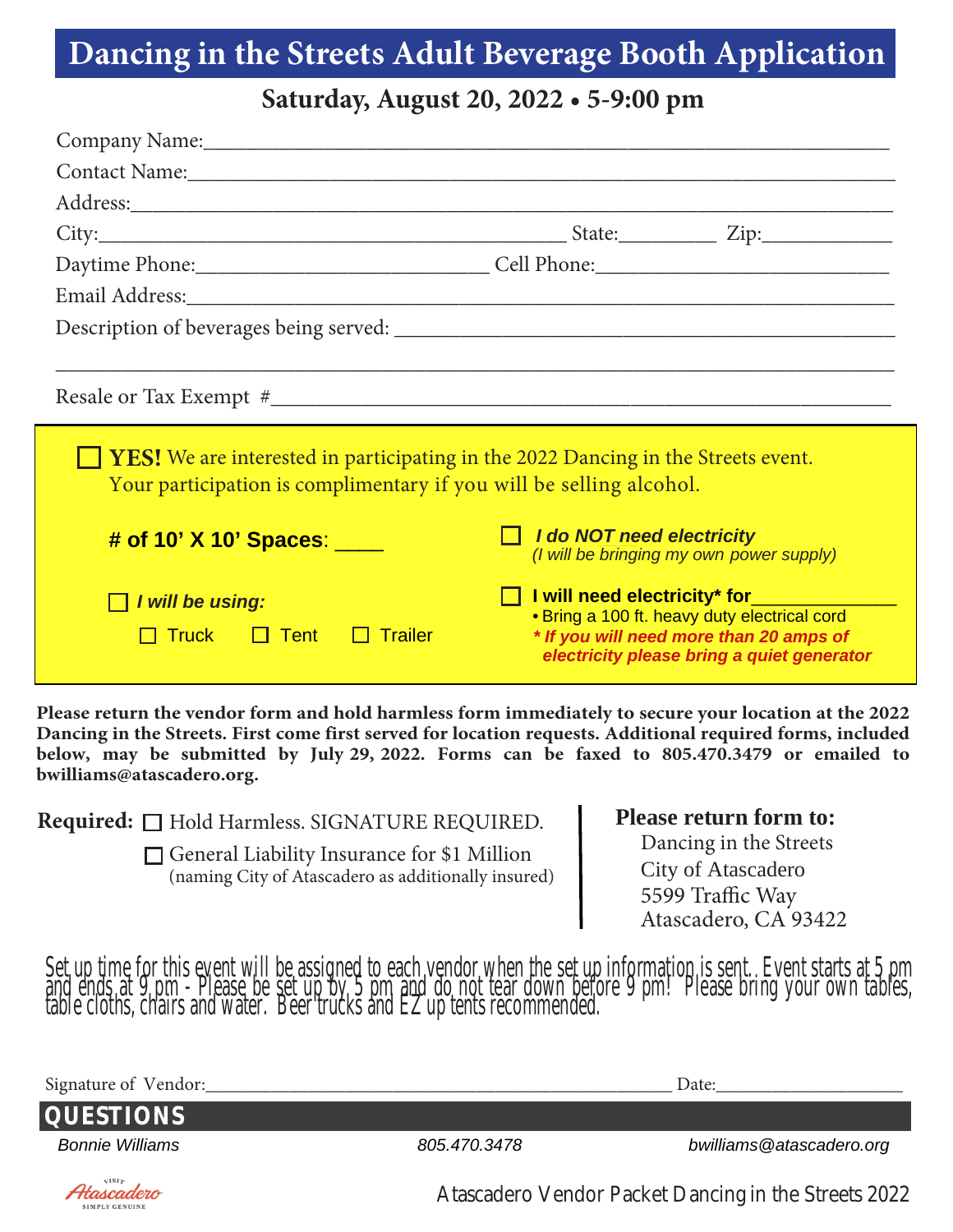

# **City of Atascadero Hold Harmless**

**Dancing in the Streets 2022**

#### **RELEASE OF LIABILITY:**

The Commercial Vendor, for herself/himself and successors, assigns, heirs, estate, employees, and all other persons, know or unknown, being fully aware that participation will expose her/him to a risk of property damage, bodily injury, personal injury and/or death, herby releases, waives, discharges and covenants not to sue **THE CITY OF ATASCADERO,** their officers, directors, trustees, employees, agents, representatives, volunteers, and servants, and all other persons and associates connected with **DANCING IN THE STREETS and THE CITY OF ATASCADERO,** whether known or unknown (HEREIN AFTER COLLECTIVELY "SPONSORS"), from any and all liability, including for activity or passive negligence, for any and all property damage, personal injuries, bodily injury, death and/or other claims or causes of action arising out of or relating to the Commercial Vendor's participation in DANCING IN THE STREETS. THE **CITY OF ATASCADERO** INCLUDING THOSE CLAIMS WHICH ARE KNOWN AND UNKNOWN, FORESEEN AND UNFORESEEN, FUTURE OR CONTINGENCE.

#### **COVENANT NOT TO SUE:**

The Commercial Vendors Representative, for herself/himself and successors, assigns, heirs, estate, employees, and all other persons, known or unknown, covenants not to directly or indirectly commence or prosecute any action, suit, claim or other proceeding against the Sponsors arising out of or related to **THE CITY OF ATASCADERO.**

The Commercial Vendors Representative is aware of Civil Code 1542 and waives its effect. Civil Code 1542 provides: "A general release does not extend to claims which the creditor does not know or suspect to exist in his favor at the time of executing this release, which is known by him, must have materially affected his settlement with the debtor."

#### **INDEMNITY AGREEMENT:**

Commercial Vendors Representative shall indemnify and hold harmless the Sponsors against any and all claims, demands, causes of action, personal injuries, death, damage, costs and liabilities, in equity, of every kind and nature, whatsoever, directly or proximately resulting or caused by the act or omission of the Commercial Vendors Representative, or any of its officers, agents, employees, guests, patrons, or invitees, and the Commercial Vendors Representative shall, at its sole risk and expense, defend any and all suits, actions or other legal binding proceedings which may be brought or instituted against any Sponsor or any such claim, demand or cause of action, and the Commercial Vendors Representative shall pay for any and all damaged or loss to the property of any Sponsor due to such loss or theft of such property, done or caused by the Commercial Vendors Representative, its officers, employees, guests, patrons, and invitees.

Business Name/ Person **\_\_\_\_\_\_\_\_\_\_\_\_\_\_\_\_\_\_\_\_\_\_\_\_\_\_\_\_\_\_\_\_** 

**Business Address** 

E-Mail Address **\_\_\_\_\_\_\_\_\_\_\_\_\_\_\_\_\_\_\_\_\_\_\_\_\_\_\_\_\_\_\_\_\_\_\_\_\_\_\_**

Atascadero Vendor Packet Dancing in the Streets 2022

Signature / Date

Phone Number